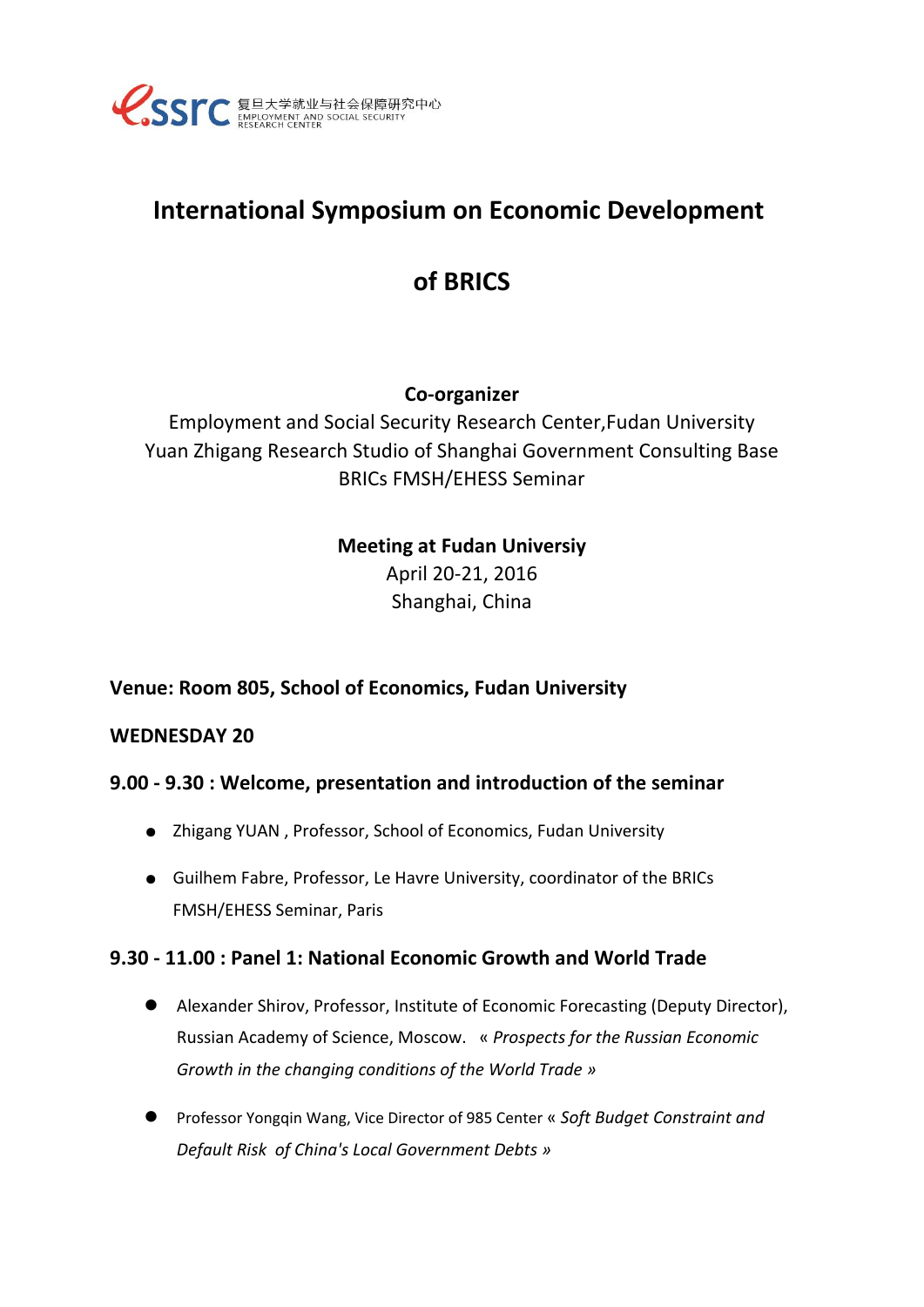

- Pang Baifan, Phd student, EHESS, Paris, « *SDR and internationalisation of the chinese currency* »
- Professor Changyuan Luo, Vice Director of Institute World Economy, Discusstion

#### **11.00- 11.15: Tea break**

#### **11.15- 12.45: Panel 2: New international strategies beside the BRICS's**

- Xavier Richet, Professor , Sorbonne Nouvelle University, coordinator of the BRICs FMSH/EHESS Seminar, Paris, with Wang Wei, IWEP, CASS, Beijing, « *The One Belt one Road Initiative. Which Impacts on Europe-China Economic Relations ?* »
- Professor Chun Ding, Director of Centre for European Studies: *« One belt one road and Juncker Plan: Synergies between China and Europe in post crisis era*?*»*
- **•** Professor Weigi Tang, Vice irector of Center for Energy Economics and Strategy Studies : « *Climate Policy Interaction among BRICS Countries* »

## **12.45- 14.30: Lunch time**

#### **14.30- 16.00: Panel 3: Comparing industrial and innovation policies**

- Julien Vercueil, Professor, INALCO, coordinator of the BRICs FMSH/EHESS Seminar, Paris, *«The current industrial policy in Russia in a comparative perspective* »
- Alexis Saludjian, Professor, Institute of Economy, Federal University of Rio de Janeiro(UFRJ), *«Political Economy of PT (Workers Party)Governements in Brazil: Accumulation, Power and Crisis*»
- Dr. Hong Gao: Postdoctoral researcher, School of Economics, *«Clusters of Manufacturing Industries and Their Labor Market Effects in China*. »

#### **16.00- 16.15: Tea break**

**16.15- 17.45 : Panel 4: Social movements and innovation and middle classes**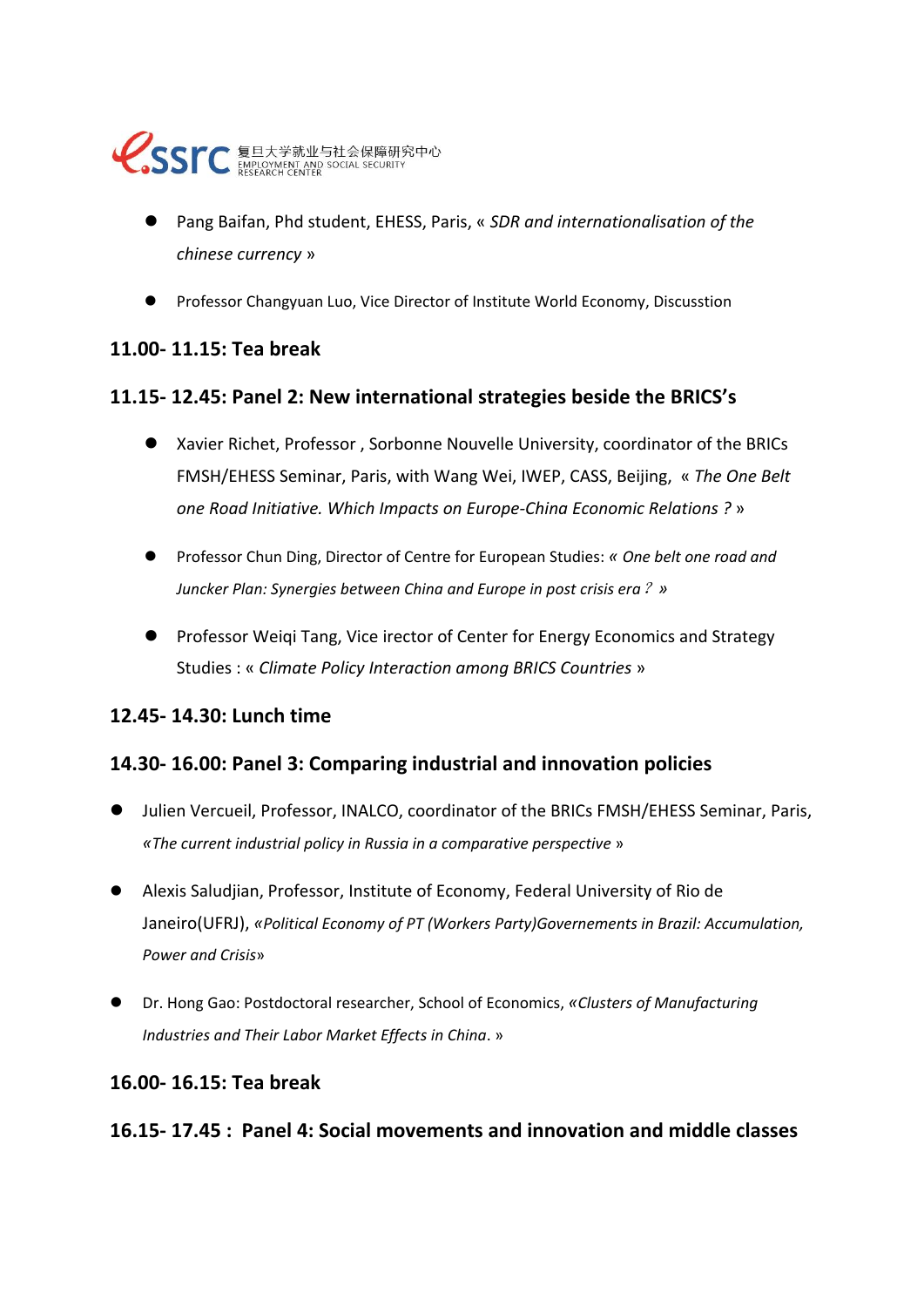

- Dalia Maimon, Professor, Institute of Economy, Federal University of Rio de Janeiro: *« Middle classes and creative economy: experiences and lessons from Brasil and Rio de Janeiro »*
- Michel Schiray, research diretor, Ecole des Hautes Etudes en Sciences Sociales, coordinator of the BRICs FMSH/EHESS Seminar, Paris/ Rio de Janeiro, *« Formalisation and re-informalisation of labour and employment in Brasil in a comparative perspective »*
- Dr. Lin Chen, Assistant Professor of Department of Social Sciences: *« Intergenerational income mobility in China: levels, mechanisms and policies »*

#### **THURSDAY 21**

#### **9.30- 11.00 : Panel 5: Health challenges and innovation regimes**

- Guilhem Fabre, Professor, Le Havre University, coordinator of the BRICs FMSH/EHESS Seminar, Paris, *« Intellectual property regime , pharmaceutical innovation and access to medecines »*
- Zonglai, Kou, Professor, Director, Fudan Institute of Industrial Development (FIND)*, «Quantity Advantage vs. Quality Disadvantage: A Comparison of Sino-foreign Innovativeness Based on Patent Renewal Data in China»*
- Victor G. Rodwin, Professor, New York University, « *Health Challenges in three BRICS Megacities : Sao Paulo, Moscow and Shanghai* »